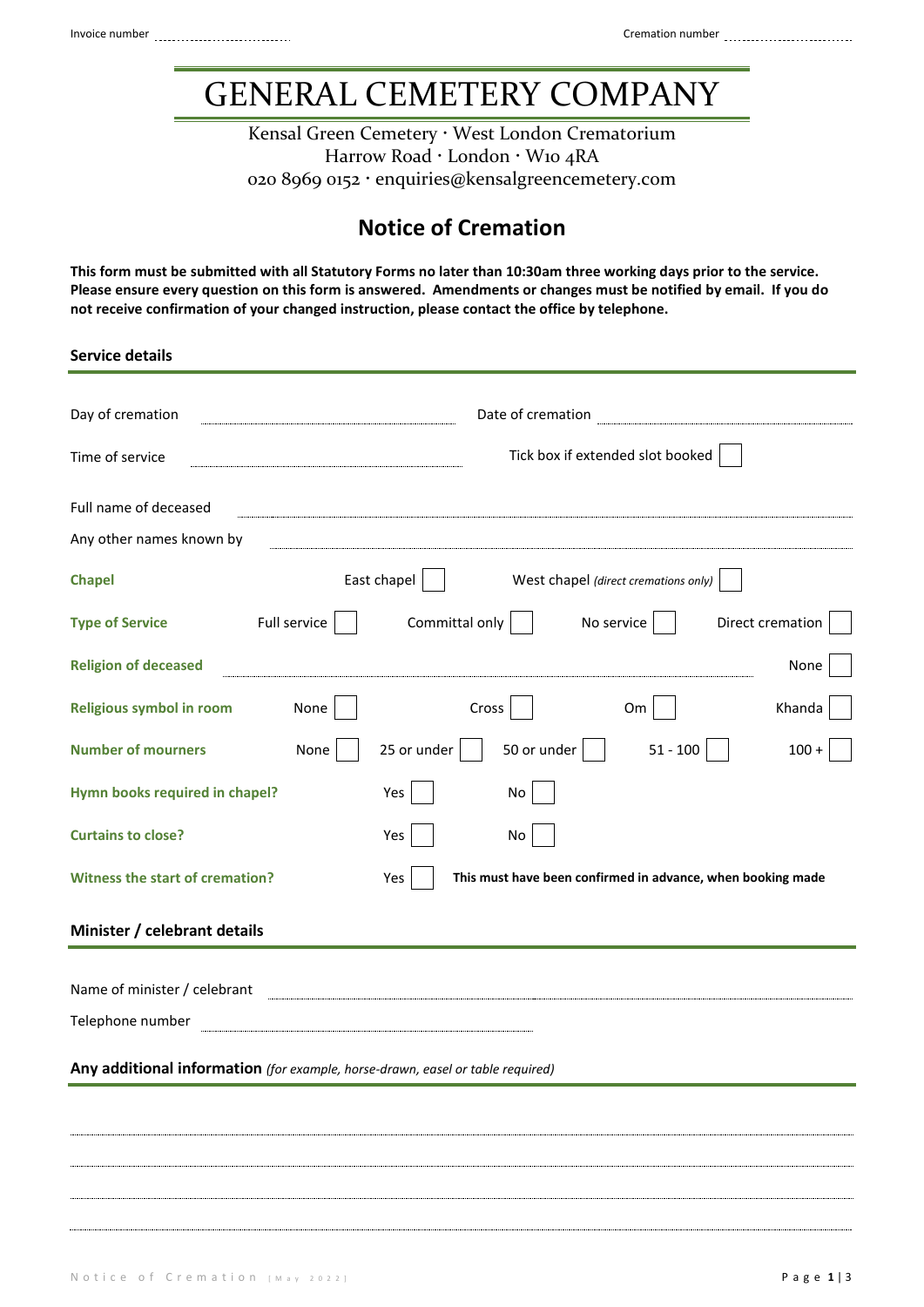**All music must to be ordered via Obitus at [www.obitus.com](http://www.obitus.com/) or 03333 447 440 at least 48 hours prior to the day of the service.**

- **No changes or amendments can be made to the music on the day of the service.**
- **There is no facility to play CD's or any other media devices.**

| <b>Music required</b>                                                                                                                                                                                                                                                                                                                                                                                                                                         | Yes - this will be loaded on to Obitus in advance<br>No                                                                                                                                                                                                                                                                                                                                                                                                                                                                                                                                                                                                                                                                                                                                                                                                                                                                                                                                                                                                                                                                                                                                                                                                                                                                                                                                                                                                                                                                                                                  |  |  |  |  |
|---------------------------------------------------------------------------------------------------------------------------------------------------------------------------------------------------------------------------------------------------------------------------------------------------------------------------------------------------------------------------------------------------------------------------------------------------------------|--------------------------------------------------------------------------------------------------------------------------------------------------------------------------------------------------------------------------------------------------------------------------------------------------------------------------------------------------------------------------------------------------------------------------------------------------------------------------------------------------------------------------------------------------------------------------------------------------------------------------------------------------------------------------------------------------------------------------------------------------------------------------------------------------------------------------------------------------------------------------------------------------------------------------------------------------------------------------------------------------------------------------------------------------------------------------------------------------------------------------------------------------------------------------------------------------------------------------------------------------------------------------------------------------------------------------------------------------------------------------------------------------------------------------------------------------------------------------------------------------------------------------------------------------------------------------|--|--|--|--|
| <b>Webcasting required</b>                                                                                                                                                                                                                                                                                                                                                                                                                                    | Yes - this will be booked with Obitus in advance<br>No                                                                                                                                                                                                                                                                                                                                                                                                                                                                                                                                                                                                                                                                                                                                                                                                                                                                                                                                                                                                                                                                                                                                                                                                                                                                                                                                                                                                                                                                                                                   |  |  |  |  |
| Yes - this will be ordered with Obitus<br>Keepsake copy required (a recording of the webcast)<br>No                                                                                                                                                                                                                                                                                                                                                           |                                                                                                                                                                                                                                                                                                                                                                                                                                                                                                                                                                                                                                                                                                                                                                                                                                                                                                                                                                                                                                                                                                                                                                                                                                                                                                                                                                                                                                                                                                                                                                          |  |  |  |  |
| <b>Ashes</b>                                                                                                                                                                                                                                                                                                                                                                                                                                                  |                                                                                                                                                                                                                                                                                                                                                                                                                                                                                                                                                                                                                                                                                                                                                                                                                                                                                                                                                                                                                                                                                                                                                                                                                                                                                                                                                                                                                                                                                                                                                                          |  |  |  |  |
| <b>Certificate of cremation</b>                                                                                                                                                                                                                                                                                                                                                                                                                               | Standard certificate<br>Overseas certificate (see fees list)                                                                                                                                                                                                                                                                                                                                                                                                                                                                                                                                                                                                                                                                                                                                                                                                                                                                                                                                                                                                                                                                                                                                                                                                                                                                                                                                                                                                                                                                                                             |  |  |  |  |
|                                                                                                                                                                                                                                                                                                                                                                                                                                                               | Instructions regarding the ashes will be taken from the Statutory Cremation Form 1. If instructions should change, after<br>the form has been submitted, a 'Change of Ashes Instruction' form must be completed and signed by the applicant.                                                                                                                                                                                                                                                                                                                                                                                                                                                                                                                                                                                                                                                                                                                                                                                                                                                                                                                                                                                                                                                                                                                                                                                                                                                                                                                             |  |  |  |  |
| <b>Container</b><br>Bio carton (1 per cremation)<br>There is a charge for polyurns and any additional bio carton's, please see 'Fees List'.                                                                                                                                                                                                                                                                                                                   | Polyurn (see fees list)<br>Urn/scatter tube being provided                                                                                                                                                                                                                                                                                                                                                                                                                                                                                                                                                                                                                                                                                                                                                                                                                                                                                                                                                                                                                                                                                                                                                                                                                                                                                                                                                                                                                                                                                                               |  |  |  |  |
|                                                                                                                                                                                                                                                                                                                                                                                                                                                               |                                                                                                                                                                                                                                                                                                                                                                                                                                                                                                                                                                                                                                                                                                                                                                                                                                                                                                                                                                                                                                                                                                                                                                                                                                                                                                                                                                                                                                                                                                                                                                          |  |  |  |  |
| Information for the applicant                                                                                                                                                                                                                                                                                                                                                                                                                                 |                                                                                                                                                                                                                                                                                                                                                                                                                                                                                                                                                                                                                                                                                                                                                                                                                                                                                                                                                                                                                                                                                                                                                                                                                                                                                                                                                                                                                                                                                                                                                                          |  |  |  |  |
| $\bullet$<br>time convenient to the crematorium.<br>$\bullet$<br>and leaving the chapel). A maximum of 25 mourners can attend.<br>$\bullet$<br>for the Bereaved.<br>$\bullet$<br>$\bullet$<br>weeks of the date of the service.<br>$\bullet$<br>held on Monday, the flowers will be cleared on Thursday.<br>London Crematorium, or about upcoming events.<br>If you would like to receive this information, please tick the box<br><b>Applicant's details</b> | If a direct cremation has been booked; no mourners can attend, and no service is to take place. These are booked at a<br>If an early morning service has been booked at 9am or 9:30am, the allocated time is 30 minutes (inclusive of entering<br>The cremation will be carried out within 72 hours of the service, in accordance with the Guiding Principles in the Charter<br>We take the instruction from the Cremation Form 1 regarding your wishes for the ashes. If you should change your<br>mind, a Change of Ashes Instruction form will need to be completed and signed by you. If you have indicated that you<br>would like to collect the ashes, please attend the office (which is located at the opposite end of the cemetery to the<br>crematorium) no earlier than 3 days after the date of the service. Please bring identification with you.<br>If you have ticked that you would like to attend the scattering / interment of the ashes, we will contact you within 4<br>Floral tributes are cleared from the atrium / crematorium garden three calendar days after the service (example, service<br>West London Crematorium is part of the National Scheme supported by the ICCM. Any metal residues remaining from<br>the cremation are collected and recycled. The monetary proceeds are given to a nominated charity.<br>If you would prefer these metals be returned to you, please tick the box and advise your Funeral Director<br>The General Cemetery Company may contact you by email or post, about the memorial options available at West |  |  |  |  |
|                                                                                                                                                                                                                                                                                                                                                                                                                                                               |                                                                                                                                                                                                                                                                                                                                                                                                                                                                                                                                                                                                                                                                                                                                                                                                                                                                                                                                                                                                                                                                                                                                                                                                                                                                                                                                                                                                                                                                                                                                                                          |  |  |  |  |
| Title and full name                                                                                                                                                                                                                                                                                                                                                                                                                                           | <u> 1989 - Johann Stoff, Amerikaansk politiker (* 1989)</u>                                                                                                                                                                                                                                                                                                                                                                                                                                                                                                                                                                                                                                                                                                                                                                                                                                                                                                                                                                                                                                                                                                                                                                                                                                                                                                                                                                                                                                                                                                              |  |  |  |  |
|                                                                                                                                                                                                                                                                                                                                                                                                                                                               | Telephone number <b>contract the contract of the contract of the contract of the contract of the contract of the contract of the contract of the contract of the contract of the contract of the contract of the contract of the</b>                                                                                                                                                                                                                                                                                                                                                                                                                                                                                                                                                                                                                                                                                                                                                                                                                                                                                                                                                                                                                                                                                                                                                                                                                                                                                                                                     |  |  |  |  |
| Email                                                                                                                                                                                                                                                                                                                                                                                                                                                         |                                                                                                                                                                                                                                                                                                                                                                                                                                                                                                                                                                                                                                                                                                                                                                                                                                                                                                                                                                                                                                                                                                                                                                                                                                                                                                                                                                                                                                                                                                                                                                          |  |  |  |  |
|                                                                                                                                                                                                                                                                                                                                                                                                                                                               | Your relationship to the deceased entity and the set of the set of the set of the set of the set of the set of                                                                                                                                                                                                                                                                                                                                                                                                                                                                                                                                                                                                                                                                                                                                                                                                                                                                                                                                                                                                                                                                                                                                                                                                                                                                                                                                                                                                                                                           |  |  |  |  |

Signature **Example 2018** Date **Date Date Date Date Date Date Date Date Date Date Date Date Date Date Date Date Date Date Date Date Date Date Date Date Date Date Date Da**